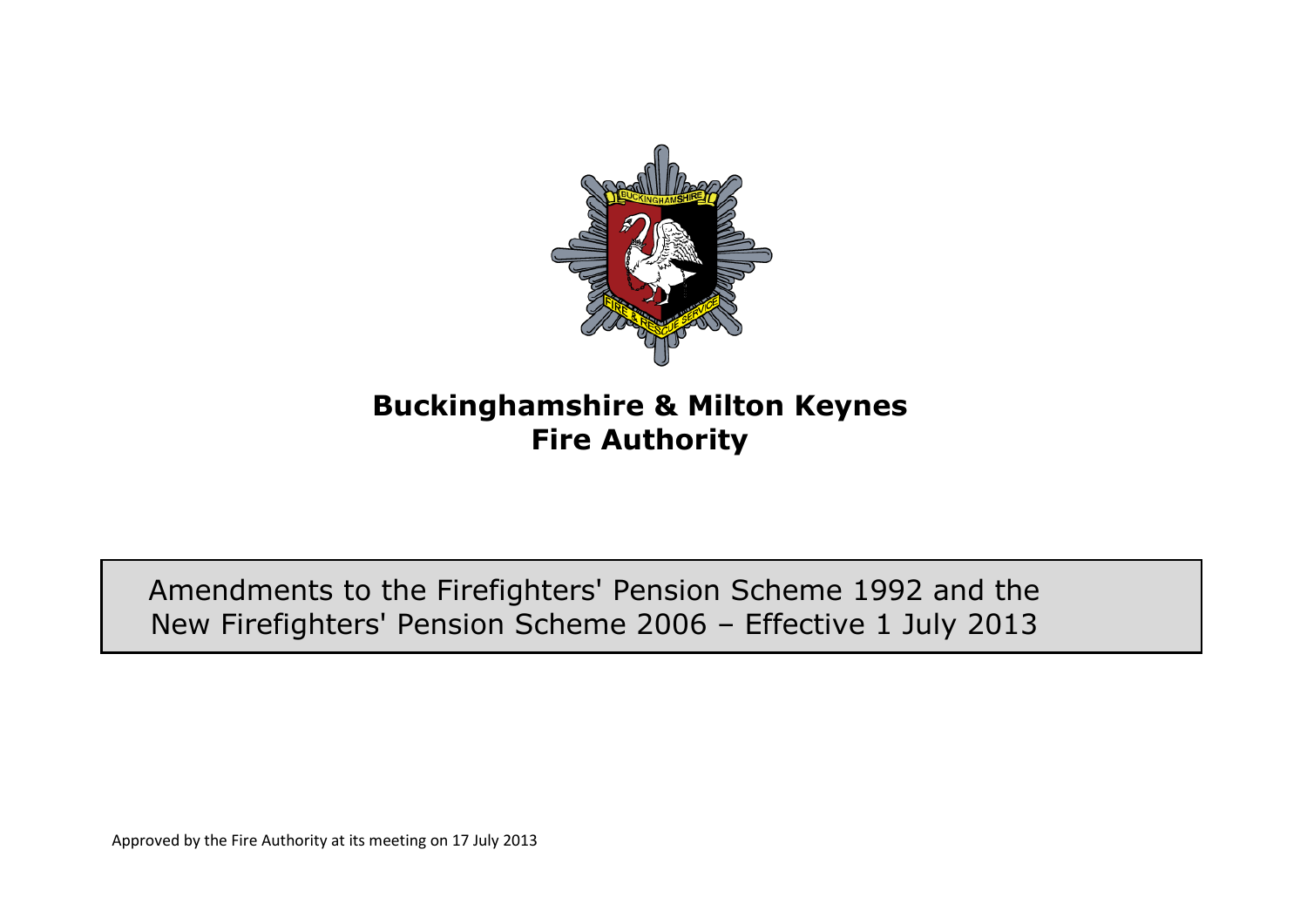| Discretions that the Authority now has available:                                                                                                                                                                                                                                                                                                                                                                                                                                                                    |                                                                                                                                                                                                                                                                                                     |
|----------------------------------------------------------------------------------------------------------------------------------------------------------------------------------------------------------------------------------------------------------------------------------------------------------------------------------------------------------------------------------------------------------------------------------------------------------------------------------------------------------------------|-----------------------------------------------------------------------------------------------------------------------------------------------------------------------------------------------------------------------------------------------------------------------------------------------------|
| Firefighters' Pension Scheme (1992) Rule B7                                                                                                                                                                                                                                                                                                                                                                                                                                                                          | <b>POLICY DECISION</b>                                                                                                                                                                                                                                                                              |
| Commutation - discretion to permit maximum payment                                                                                                                                                                                                                                                                                                                                                                                                                                                                   | Discretion adopted but individual proposals to be<br>examined on a case by case basis depending on the<br>needs of the service and agreed by the Chief Fire<br>Officer/Chief Executive on advice from the Director of<br>Finance & Assets and Director of People and<br>Organisational Development. |
| This proposal will allow employers the ability to permit those 1992<br>scheme members with less than 30 years' service and under age<br>55 years to commute the maximum of a quarter of their pension<br>for a lump sum on retirement. Under the new provision, the<br>employer would be liable for any additional cost should they<br>exercise this discretion. A full business case would be needed<br>demonstrating the economical, effective and efficient management<br>of its functions with associated costs. |                                                                                                                                                                                                                                                                                                     |
| Firefighters' Pension Scheme (1992) Rule G3A                                                                                                                                                                                                                                                                                                                                                                                                                                                                         | <b>POLICY DECISION</b>                                                                                                                                                                                                                                                                              |
| Age Discrimination - contributions holiday                                                                                                                                                                                                                                                                                                                                                                                                                                                                           | This will be dependent on further clarification from the<br>Department of Communities and Local Government.                                                                                                                                                                                         |
| This proposal would allow those members of the 1992 scheme<br>under the age of 50 and who have accrued maximum pensionable<br>service to take a contributions holiday from the time they accrue<br>30 years pensionable service until they attain age 50. The legal<br>position is still to be clarified by CLG who are seeking a decision<br>from the Courts. This will provide clarity, certainty and ensure the<br>scheme complies with equality legislation.                                                     |                                                                                                                                                                                                                                                                                                     |